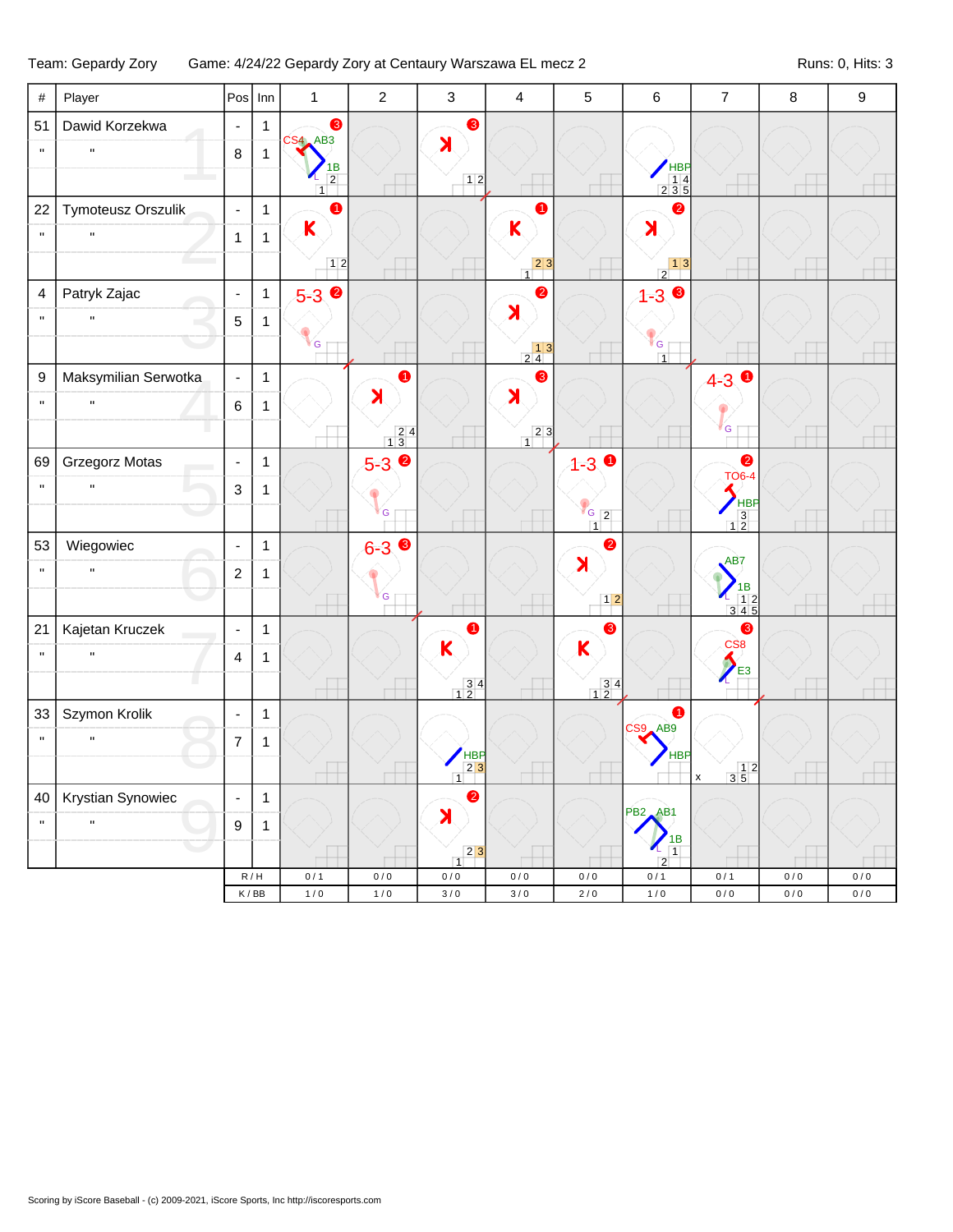| $\#$         | Player                  |                  | $Pos$ Inn      | $\mathbf{1}$                                                               | $\overline{c}$                                                     | $\mathbf{3}$                                                   | $\overline{4}$            | $\overline{5}$                                                                                                                                                                                                                                                       | $\,6\,$                                                                      | $\overline{7}$                                                        | $\,8\,$ | $\boldsymbol{9}$ |
|--------------|-------------------------|------------------|----------------|----------------------------------------------------------------------------|--------------------------------------------------------------------|----------------------------------------------------------------|---------------------------|----------------------------------------------------------------------------------------------------------------------------------------------------------------------------------------------------------------------------------------------------------------------|------------------------------------------------------------------------------|-----------------------------------------------------------------------|---------|------------------|
| 48           | Jan Pruszynski          | $\bf 8$          | $\mathbf{1}$   | $\mathbf{H}$ $\mathbf{0}$<br>$\sqrt{G}$ 1<br>$\overline{2}$ $\overline{3}$ |                                                                    |                                                                | ➊<br>K<br>$12$            |                                                                                                                                                                                                                                                                      | ❸<br>K<br>$\begin{array}{ c c c }\n\hline\n4 & 5 & 7 \\ \hline\n\end{array}$ |                                                                       |         |                  |
| $\sqrt{3}$   | Oskar Wroblewski        | $6\phantom{a}$   | $\mathbf{1}$   | F5 <sup>0</sup>                                                            |                                                                    |                                                                | $\bullet$<br>F1           |                                                                                                                                                                                                                                                                      | $\overline{\mathsf{xx}}$                                                     | AB5 PB4<br>1B                                                         |         |                  |
|              |                         |                  |                | F<br>$\boxed{1 2}$                                                         |                                                                    |                                                                | 'F                        |                                                                                                                                                                                                                                                                      |                                                                              | $\begin{array}{cccc}\n & 1 & 4 \\  & 2 & 3 & 5\n\end{array}$<br>AB5   |         |                  |
| 44           | Piotr Mikolajczyk       | $\overline{2}$   | $\mathbf{1}$   | $\bullet$<br>F <sub>3</sub><br>$\frac{F}{2}$ 1                             |                                                                    |                                                                | $6 - 3$<br>$\frac{6}{13}$ |                                                                                                                                                                                                                                                                      |                                                                              | ➊                                                                     |         |                  |
| 13           | Jakub Lipka-Kozanka     | DH               | $\overline{1}$ |                                                                            | 4<br>K<br>$\begin{array}{c c} & 2 & 3 \\ \hline & 1 & \end{array}$ |                                                                |                           | 4<br>$\circ$ CS5<br>$\blacktriangleleft$<br>$\begin{array}{c} \begin{array}{c} \begin{array}{c} \end{array} \\ \begin{array}{c} \end{array} \\ \begin{array}{c} \end{array} \\ \begin{array}{c} \end{array} \\ \begin{array}{c} \end{array} \end{array} \end{array}$ |                                                                              | $\begin{array}{c}\n\overline{AB} \\ \overline{2} \\ 134\n\end{array}$ |         |                  |
| 11           | <b>Adrian Pawelec</b>   | $\overline{5}$   | $\mathbf{1}$   |                                                                            | 2<br>K<br>$\begin{array}{c c} & 2 & 3 \\ 1 & & \end{array}$        |                                                                |                           | AB <sub>6</sub><br>1B                                                                                                                                                                                                                                                |                                                                              | $\frac{1}{1}$<br>$\overline{2}$                                       |         |                  |
| 21           | <b>Albert Wasiewicz</b> | $\mathbf{3}$     | $\mathbf{1}$   |                                                                            | ❸                                                                  |                                                                |                           | $4 - 3$<br>$\bullet$                                                                                                                                                                                                                                                 |                                                                              |                                                                       |         |                  |
| $\mathbf{u}$ | $\mathbf{u}$            | $\boldsymbol{9}$ | $\,6\,$        |                                                                            | K<br>$\begin{array}{c} 3 & 5 \\ 1 & 2 & 4 \end{array}$             |                                                                |                           | <sup>i</sup> G                                                                                                                                                                                                                                                       |                                                                              |                                                                       |         |                  |
| 34           | Ian Waldron             | $\boldsymbol{9}$ | $\mathbf{1}$   |                                                                            | $\pmb{\mathsf{x}}$                                                 | 0                                                              |                           | ❸                                                                                                                                                                                                                                                                    |                                                                              |                                                                       |         |                  |
| $\mathbf{u}$ | $\mathbf{u}$            | $\mathbf{3}$     | $\,6\,$        |                                                                            |                                                                    | $\mathbf K$                                                    |                           | $\mathsf{K}$                                                                                                                                                                                                                                                         |                                                                              |                                                                       |         |                  |
|              |                         |                  |                |                                                                            |                                                                    | 12                                                             |                           | $12$                                                                                                                                                                                                                                                                 |                                                                              |                                                                       |         |                  |
| 55           | Maksymilian Weran       | $\overline{7}$   | $\mathbf{1}$   |                                                                            |                                                                    | $\bullet$<br>X                                                 |                           |                                                                                                                                                                                                                                                                      | ❷<br>CS <sub>9</sub><br>1B                                                   |                                                                       |         |                  |
|              |                         |                  |                |                                                                            |                                                                    | $\begin{array}{ c c }\n x & 2 \\ \hline\n\end{array}$          |                           |                                                                                                                                                                                                                                                                      |                                                                              |                                                                       |         |                  |
| 24           | Yaroslav Faryha         | $\overline{4}$   | $\mathbf{1}$   |                                                                            |                                                                    | 8<br>K                                                         |                           |                                                                                                                                                                                                                                                                      | 0<br>$\overline{\mathsf{K}}$                                                 |                                                                       |         |                  |
|              |                         |                  |                |                                                                            |                                                                    | $\begin{array}{c c} & 1 & 2 \\ \hline 5 & & \end{array}$<br>xx |                           |                                                                                                                                                                                                                                                                      | $12$                                                                         |                                                                       |         |                  |
|              |                         |                  | R/H            | 0/0                                                                        | 0/0                                                                | $0\,/\,0$                                                      | $0/0$                     | 0/2                                                                                                                                                                                                                                                                  | 0/1                                                                          | 1/2                                                                   | 0/0     | 0/0              |
|              |                         |                  | K/BB           | 0/0                                                                        | $3/0$                                                              | 3/0                                                            | 1/0                       | 1/0                                                                                                                                                                                                                                                                  | $2/0$                                                                        | 0/1                                                                   | 0/0     | 0/0              |